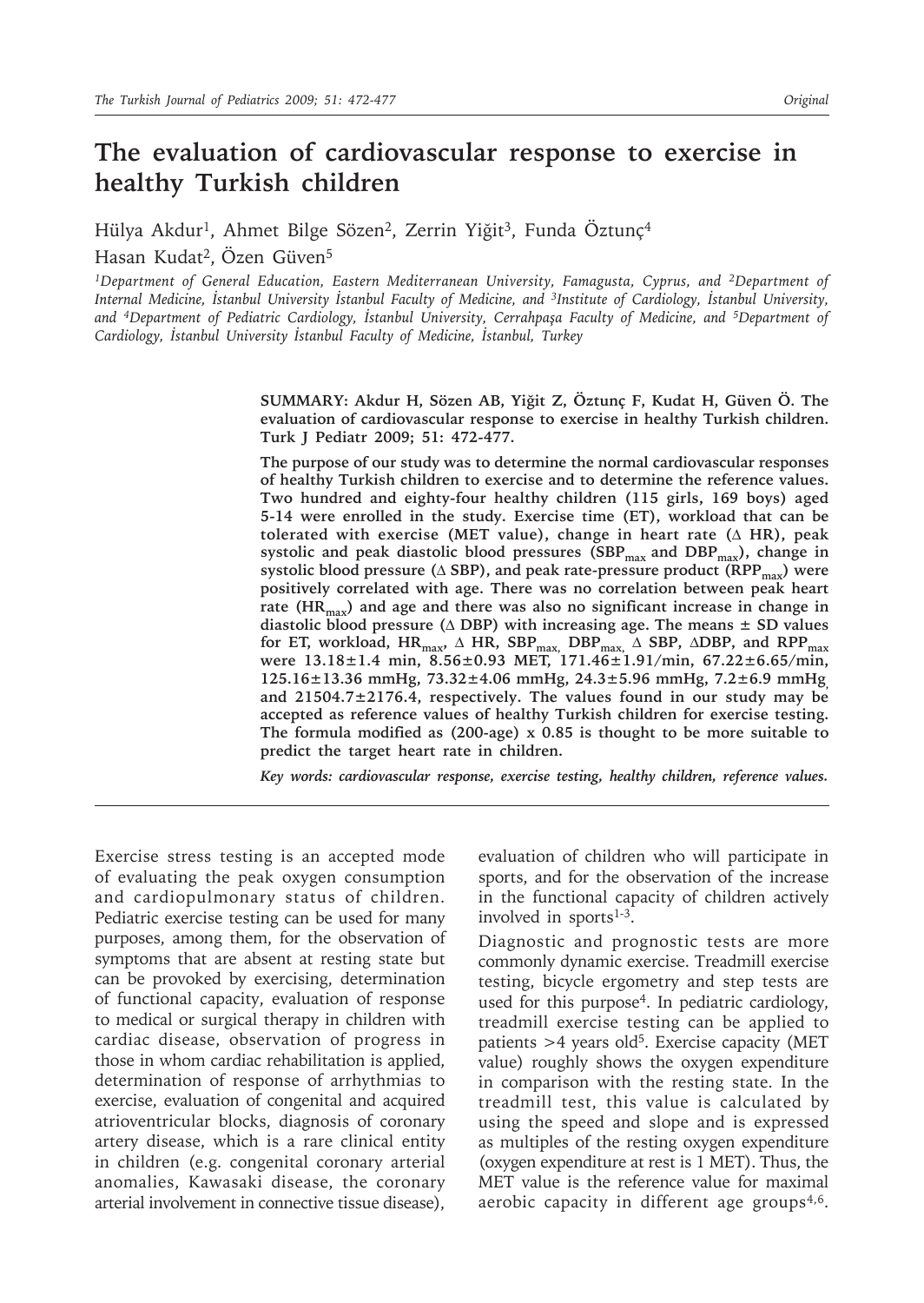The accuracy of test results is dependent on a good knowledge of the normal physiological responses.

The purpose of our study was the determination of the normal cardiovascular responses of healthy Turkish children to exercise and to determine the reference values.

# **Material and Methods**

Two hundred and eighty-four children (115 girls, 169 boys) aged 5-14, sent from the pediatric cardiology outpatient department to the exercise stress testing laboratory of İstanbul University, Institute of Cardiology, between January 1998 and January 2001 were enrolled in the study.

After a complete physical examination, a transthoracic echocardiogram was performed. Children without any abnormality were grouped according to their ages (5-6, 7-8, 9-10, 11-12 and 13-14 years old). All groups were comprised of at least 10 children of each sex. All of the children underwent a symptom limited exercise testing using a modified Bruce protocol on a commercial Marquette Case 15 (Cheshire, USA) treadmill device7. The target heart rate during exercise is calculated as (220-age) x 0.85. No training on the treadmill was performed before the exercise testing and parents were not allowed to accompany their children in the testing room. Blood pressure was measured at the resting state, at the 2<sup>nd</sup> minute of each stage and at the 1st, 3rd and 5th minutes post-exercise by the indirect auscultatory method using a cuff and a sphygmomanometer.

Exercise time (ET), exercise capacity (MET value), peak heart rate (HR<sub>max</sub>), peak systolic blood pressure (SBP $_{\text{max}}$ ), peak diastolic blood pressure (DBP<sub>max</sub>), heart rate change with exercise ( $\triangle$ HR), systolic and diastolic blood pressure changes with exercise (∆SBP, ∆DBP), and rate pressure product at the end of exercise  $(RPP<sub>max</sub>)$  were evaluated for each group. Statistical analyses were performed with Statistical Package Program for Social Sciences (SPSS for Windows 10.0, Chicago, IL, USA). Statistical evaluations were made by using the Student-t test and linear regression analysis. Values were given as mean  $\pm$  SD. P values less than 0.05 were accepted as significant.

### **Results**

The responses to exercise in the different age groups for both sexes are shown in Table I. ET positively correlated with age  $(r=0.95,$ 

| ET: Exercise time. MET: Oxygen expenditure in comparison with the resting state. HR <sub>max</sub> : Peak heart rate. AHR: Change in heart rate. SBP <sub>max</sub> : Peak systolic blood pressure. |                                                                                                                                                                                                                                                                               |                                                                                                                               |                                                                                                                                       |                                                                                               |                                                                            |                                                 |                | Plus-minus values are means ±SD                   |
|-----------------------------------------------------------------------------------------------------------------------------------------------------------------------------------------------------|-------------------------------------------------------------------------------------------------------------------------------------------------------------------------------------------------------------------------------------------------------------------------------|-------------------------------------------------------------------------------------------------------------------------------|---------------------------------------------------------------------------------------------------------------------------------------|-----------------------------------------------------------------------------------------------|----------------------------------------------------------------------------|-------------------------------------------------|----------------|---------------------------------------------------|
| 25900.6±3445.6                                                                                                                                                                                      | $80 + 3.7$                                                                                                                                                                                                                                                                    | $28.8 \pm 15$                                                                                                                 | $42.5 \pm 12.4$                                                                                                                       | $77.8 \pm 18.7$                                                                               | $81.8 \pm 18.1$                                                            | $9.3 +$                                         | $4.1 \pm 1.8$  | $(n=16)$<br>Girls                                 |
| 24641.2±3270.3                                                                                                                                                                                      | $78.6 \pm 6.6$                                                                                                                                                                                                                                                                | $32.8 \pm 13.4$                                                                                                               | $(43.9 \pm 13.9)$                                                                                                                     | $74.3 \pm 16.6$                                                                               | $71.4 \pm 15.3$                                                            | $9.8 + 1.8$                                     | $14.9 \pm 2.6$ | Boys $(n=45)$                                     |
| 24971.6±3335.1                                                                                                                                                                                      | $78.9 + 6$                                                                                                                                                                                                                                                                    | $31.7 \pm 13.8$                                                                                                               | $143.5 \pm 13.5$                                                                                                                      |                                                                                               | $174.1 \pm 16.6$                                                           | $9.6 + 1.7$                                     | $14.7 \pm 2.4$ | $(n=61)$<br>$-3-14$                               |
| $21846.8 \pm 3643.9$                                                                                                                                                                                |                                                                                                                                                                                                                                                                               | $27.4 + 8.6$                                                                                                                  | $129.7 \pm 15.1$                                                                                                                      |                                                                                               | $171.7 \pm 15.9$                                                           | $8.7 \pm 1.3$                                   | $13.5 \pm 1.8$ | $(n=34)$                                          |
| $22093.1 \pm 4326.8$                                                                                                                                                                                |                                                                                                                                                                                                                                                                               |                                                                                                                               | $132.4 \pm 15.3$                                                                                                                      | $\begin{array}{c} 69.6 \pm 18.6 \\ 70.9 \pm 19 \\ 67.9 \pm 18.1 \\ 75.2 \pm 17.1 \end{array}$ | $.68.7 \pm 18.7$                                                           | $9.4 \pm 1.6$                                   | $14.5 \pm 2.3$ | $(n=45)$<br>Boys (<br>Girls                       |
| $21987.1 \pm 4024.$                                                                                                                                                                                 |                                                                                                                                                                                                                                                                               | $27.3 \pm 13.9$<br>$28.2 \pm 17$                                                                                              | $131.3 \pm 15.1$                                                                                                                      |                                                                                               | $170 + 17.5$                                                               | $9.1 \pm 1.5$                                   | $14.1 \pm 2.1$ |                                                   |
| 20981.1±4004.5                                                                                                                                                                                      |                                                                                                                                                                                                                                                                               | $22 \pm 11.6$                                                                                                                 |                                                                                                                                       | $69.9 \pm 18.9$                                                                               | $174.1 \pm 16.5$                                                           | $8.3 \pm 1.6$                                   | $12.7 \pm 2.4$ | Boys $(n=42)$<br>Girls $(n=35)$<br>11-12 $(n=79)$ |
| $21353.1 \pm 4026.4$                                                                                                                                                                                |                                                                                                                                                                                                                                                                               |                                                                                                                               | $128 \pm 15.3$<br>$120.7 \pm 15$                                                                                                      | $68.2 \pm 18.5$                                                                               |                                                                            | $9.1 \pm 1.5$                                   | $14 \pm 2.3$   |                                                   |
| 21184±3994.3                                                                                                                                                                                        | $\begin{array}{l} 71.84\pm7.7\\ 72.1\pm1.4\\ 73.1\pm1.4\\ 74.1\pm1.4\\ 75.1\pm1.4\\ 76.8\\ 77.1\pm1.4\\ 77.1\pm1.4\\ 77.1\pm1.4\\ 77.1\pm1.4\\ 77.1\pm1.4\\ 77.1\pm1.4\\ 77.1\pm1.4\\ 77.1\pm1.4\\ 77.1\pm1.4\\ 77.1\pm1.4\\ 77.1\pm1.4\\ 77.1\pm1.4\\ 77.1\pm1.4\\ 77.1\pm1$ | $\begin{array}{c} 15.6\pm8.8\\ 22.1\pm12.3\\ 20.7\pm12.1\\ 24.2\pm12.6\\ 24.6\pm12.3\\ 24.6\pm12.3\\ 26.8\pm12.5 \end{array}$ | $124.7 \pm 15.5$                                                                                                                      | $68 + 18.6$                                                                                   | $168.2 \pm 15.9$<br>$172.7 \pm 13.8$<br>$170.3 \pm 18.3$<br>$167 \pm 19.3$ | $8.8 \pm 1.6$                                   | $13.4 \pm 2.4$ | Girls $(n=18)$<br>9-10 $(n=77)$                   |
| $20878.3 + 3465.2$                                                                                                                                                                                  |                                                                                                                                                                                                                                                                               |                                                                                                                               |                                                                                                                                       | $65.8 \pm 16$                                                                                 |                                                                            |                                                 | $12 + 2$       |                                                   |
| $19030.4 \pm 3587.1$                                                                                                                                                                                |                                                                                                                                                                                                                                                                               |                                                                                                                               |                                                                                                                                       | $66.9 \pm 19.2$                                                                               |                                                                            | $8.1 \pm 1.3$<br>$8.4 \pm 1.3$<br>$7.7 \pm 1.3$ | $12.9 \pm 1.8$ | Boys $(n=27)$                                     |
| $19769.6 \pm 3616.7$                                                                                                                                                                                |                                                                                                                                                                                                                                                                               |                                                                                                                               |                                                                                                                                       |                                                                                               | $170 + 1$                                                                  |                                                 | $12.6 \pm 1.9$ | $-8$ $(n=45)$                                     |
| $18086.7 \pm 3081.8$                                                                                                                                                                                | $73.8 \pm 9.5$<br>$65.6 \pm 8.8$                                                                                                                                                                                                                                              |                                                                                                                               |                                                                                                                                       |                                                                                               | $171.4 \pm 16.4$                                                           | $7.4 \pm 1.6$                                   | $1.6 + 2.4$    | Girls $(n=12)$                                    |
| 18710±1987.8                                                                                                                                                                                        |                                                                                                                                                                                                                                                                               | $16.3 \pm 17$                                                                                                                 | $\begin{array}{c} 116.3 \pm 18 \\ 104.4 \pm 12.4 \\ 118.2 \pm 14.2 \\ 118.2 \pm 14.6 \\ 117.4 \pm 14.6 \\ 119.4 \pm 14.7 \end{array}$ | $57.3 \pm 18.3$<br>$56.8 \pm 17.5$<br>$66.4 \pm 17.8$                                         | $176 + 8.2$                                                                |                                                 | $10 + 3.1$     | Boys $(n=10)$                                     |
| $19611.5 \pm 5606.1$                                                                                                                                                                                | $68.1 \pm 9.5$                                                                                                                                                                                                                                                                | $15.8 \pm 11.2$                                                                                                               | $108.1 \pm 14.7$                                                                                                                      | $56.9 \pm 16.9$                                                                               | $172.9 \pm 14.2$                                                           | $7.2 \pm 1.5$<br>6.3 $\pm$ 1.5                  | $11.1 \pm 2.7$ | 5-6 $(n=22)$                                      |
|                                                                                                                                                                                                     |                                                                                                                                                                                                                                                                               |                                                                                                                               |                                                                                                                                       |                                                                                               |                                                                            |                                                 |                |                                                   |

**Table I.** Responses to exercise within the age groups according to sex\* age groups according to exercise within the Table I. Responses to

 $sex^*$ 

 $\Delta$  HR SBP $_{\rm max}$ 

HR  $\triangleleft$ 

HR,

SBP<sub>r</sub>

 $\Delta SBP$  DBP  $_{\rm max}$  RPP  $_{\rm max}$ 

 $\Delta \text{SBP}$ 

nax DBP<sub></sub>

max RPP.

Age groups (years)  $ET$  MET  $MET$ 

出

Age groups (years)

MET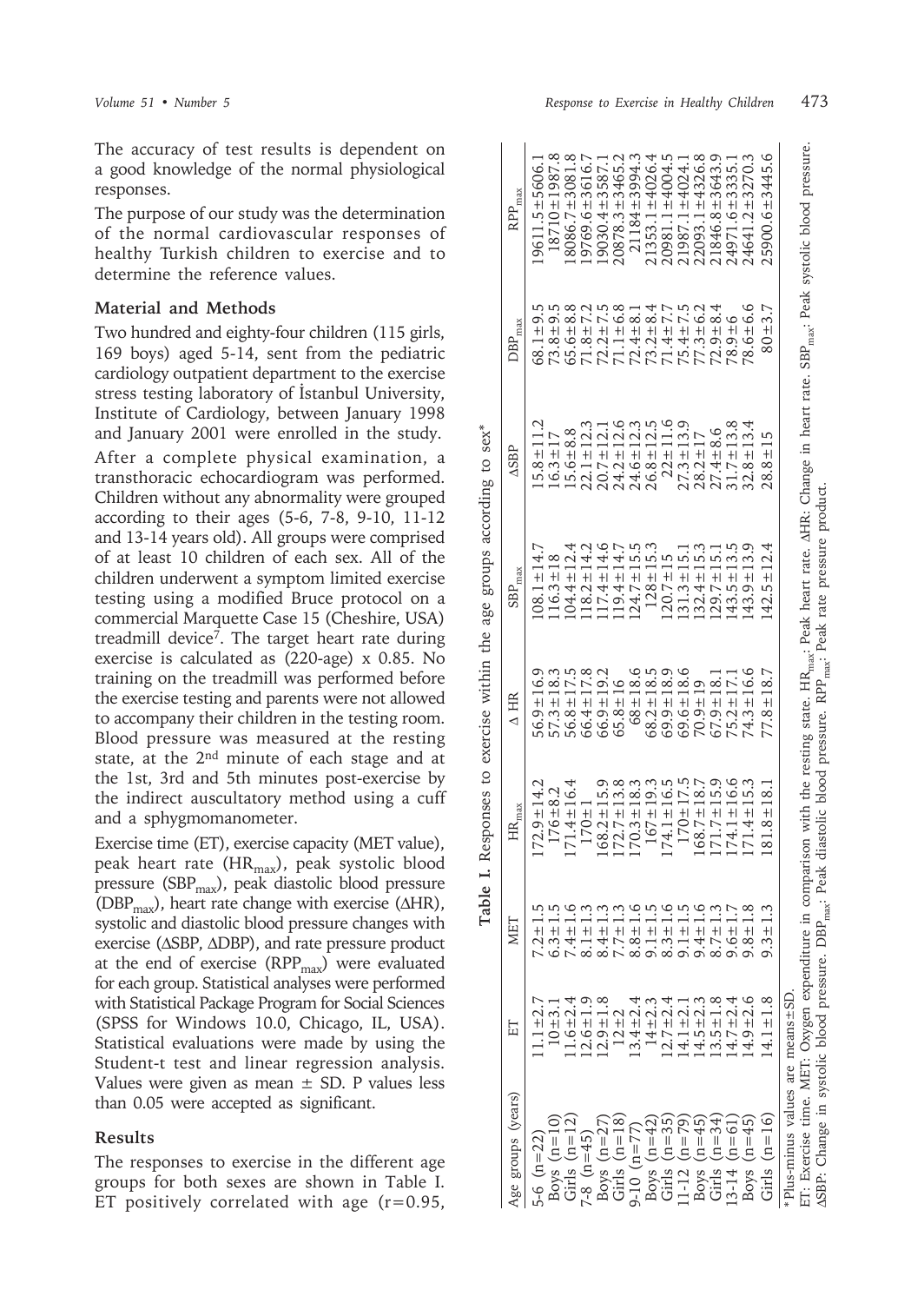p=0.015). When the increase in ET with age was evaluated for boys  $(r=0.91, p=0.03)$  and girls ( $r=0.99$ ,  $p=0.0004$ ) separately, there were still significant correlations. The mean ET was  $13.18 \pm 1.4$  minutes (min).

The workload that can be tolerated with exercise (MET value) was also positively correlated with age  $(r=0.99, p=0.002)$ . When this was evaluated for boys  $(r=0.91, p=0.03)$ and girls  $(r=0.99, p=0.004)$  separately, there were again significant correlations. The mean MET value was  $8.56 \pm 0.93$  (Fig. 1).



**Fig. 1.** The relationship between age and MET value.

When the HR response to exercise was evaluated, mean HR<sub>max</sub> was found to be  $171.46 \pm 1.91/min$ . There was no correlation between  $HR_{\text{max}}$  and age for either sex; however, there were significant correlations between  $HR_{max}$  and ET, and  $HR_{max}$ and MET value (for ET:  $r=0.82$ ,  $p=0.0003$ ; for exercise workload:  $r=0.89$ ,  $p=0.0006$ ) (Tables II, III). A linear correlation was found between  $\Delta$ HR and age (r=0.94, p=0.018). When evaluated according to sex, there were significant correlations for both boys  $(r=0.94, p=0.017)$ and girls (r=0.92, p=0.026). Mean  $\triangle$ HR was  $67.22 \pm 6.65$ /min. Seventy percent of the children could not reach the target HR. In all age groups, the HR<sub>max</sub> was on average  $81.8 \pm 8.3\%$  of the target HR. There was no difference according to sex.

When the SBP response to exercise was evaluated, mean  $SBP_{\text{max}}$  was found to be  $125.16 \pm 13.36$ mmHg.  $SBP_{max}$  was positively correlated with age in the study group as a whole  $(r=0.99)$ ,  $p=0.0007$ ) and also in boys ( $r=0.97$ ,  $p=0.0053$ ) and girls ( $r=0.97$ ,  $p=0.005$ ). SBP<sub>max</sub> increased with increasing ET and exercise workload (for ET: r=0.91, p<0.0001, for exercise workload: r=0.92, p=0.0002) (Tables II, III). ∆ SBP was also positively correlated with age (r=0.99,

| Exercise   |                 |                   |                 |                               |
|------------|-----------------|-------------------|-----------------|-------------------------------|
| Time (min) | $\rm{HR}_{max}$ | ${\rm SBP_{max}}$ | $\rm DBP_{max}$ | $\mathrm{RPP}_{\mathrm{max}}$ |
| 6          | $156 \pm 30$    | $110 \pm 14$      | $65 + 7$        | $16890 \pm 1146$              |
| 7          | $171 \pm 1$     | $97 \pm 6$        | $67 + 6$        | $17833 \pm 2902$              |
| 9          | $151 \pm 20$    | $111 \pm 5$       | $71 \pm 7$      | $16725 \pm 2080$              |
| 10         | $163 \pm 21$    | $117 \pm 16$      | $69+9$          | $19373 \pm 4139$              |
| 11         | $164 \pm 15$    | $110 \pm 10$      | $66+7$          | $17735 \pm 2122$              |
| 12         | $169 \pm 16$    | $124 \pm 19$      | $74\pm8$        | $20737 \pm 3861$              |
| 13         | $168 \pm 15$    | $132 \pm 16$      | $77\pm 6$       | $21548 \pm 3563$              |
| 14         | $168 \pm 12$    | $131 \pm 16$      | $75 + 7$        | $22046 \pm 3117$              |
| 15         | $175 \pm 17$    | $132 \pm 16$      | $75 + 7$        | $23360 \pm 4187$              |
| 16         | $169 \pm 21$    | $137 + 9$         | $75 \pm 8$      | $23167 \pm 3420$              |
| 17         | $175 \pm 18$    | $137 \pm 14$      | $75\pm 6$       | $23920 \pm 4350$              |
| 18         | $186 \pm 13$    | $128 \pm 8$       | $74 \pm 10$     | $22660 \pm 3351$              |
| 20         | $184 \pm 18$    | $140 \pm 0$       | $80 \pm 14$     | $24075 \pm 4957$              |
| 21         | $181 \pm 9$     | $148 \pm 18$      | $75 \pm 14$     | $26773 \pm 4451$              |
| P value†   | $p = 0.0003$    | p < 0.0001        | $p = 0.0003$    | p < 0.0001                    |
| r value†   | $r = 0.82$      | $r = 0.91$        | $r = 0.82$      | $r = 0.94$                    |

**Table II.** Heart Rate and Blood Pressure Responses According to Exercise Time\*

\* Plus-minus values are means±SD.

¶No child had an exercise time of 8 and 19 mins.

†P and r values are for the correlations between the parameter of the related column and exercise time.

HR<sub>max</sub>: Peak heart rate. SBP<sub>max</sub>: Peak systolic blood pressure. DBP<sub>max</sub>: Peak diastolic blood pressure. RPP<sub>max</sub>: Peak rate pressure product.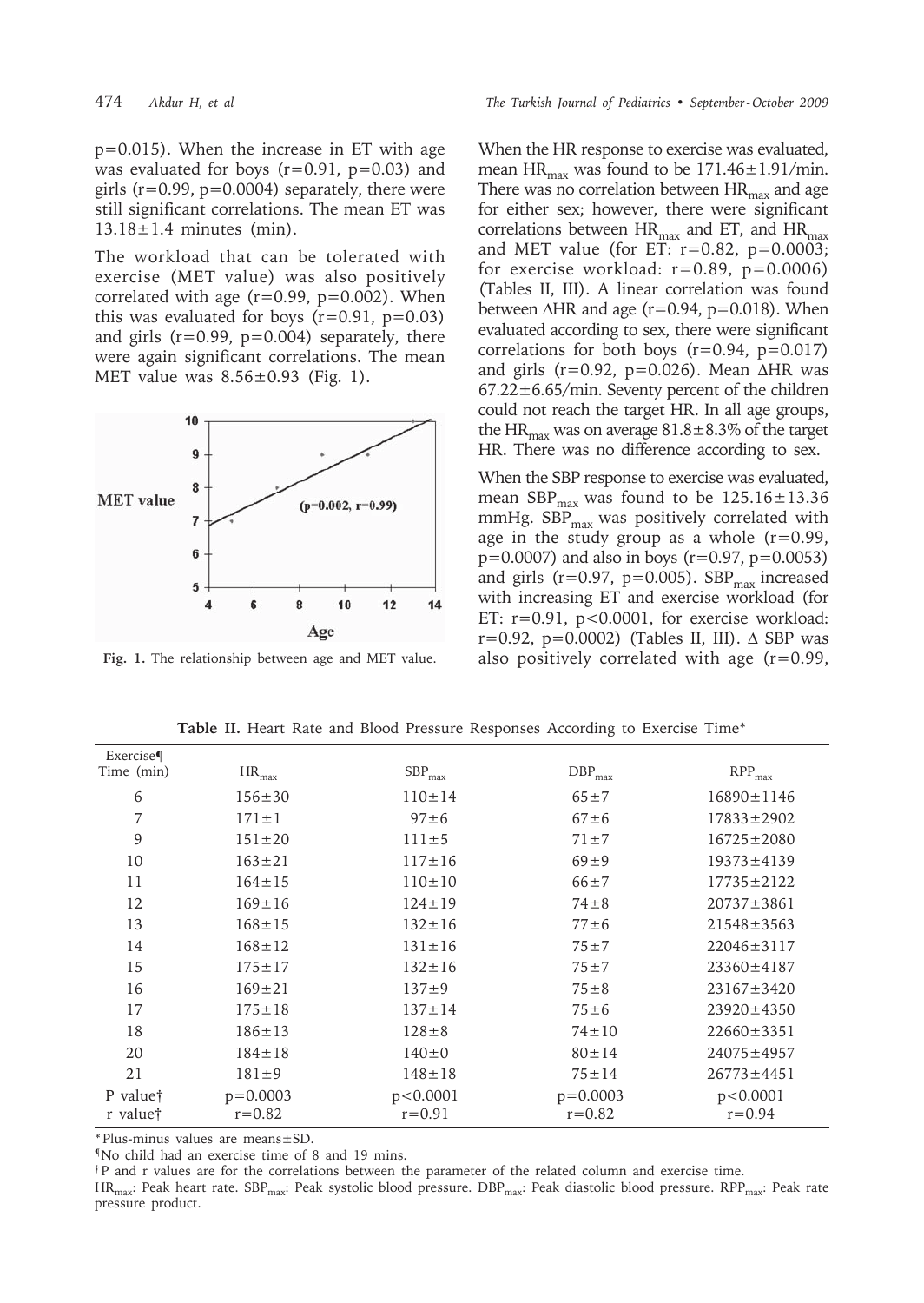| <b>MET</b>           | $HR_{max}$   | $SBP_{max}$  | $DBP_{max}$ | $RPP_{max}$      |
|----------------------|--------------|--------------|-------------|------------------|
| 5                    | $165 \pm 18$ | $102 \pm 11$ | $66 \pm 6$  | $17456 \pm 2192$ |
| 6                    | $158 + 21$   | $113 \pm 14$ | $69 \pm 8$  | $18180 \pm 3880$ |
| 7                    | $164 \pm 15$ | $110 \pm 10$ | $66 \pm 7$  | $17735 \pm 2122$ |
| 8                    | $169 \pm 16$ | $128 \pm 18$ | $75 + 7$    | $21142 \pm 3859$ |
| 9                    | $168 \pm 12$ | $131 \pm 16$ | $75 + 7$    | $22046 \pm 3117$ |
| 10                   | $174 \pm 18$ | $133 \pm 15$ | $75 + 7$    | $23329 \pm 4052$ |
| 12                   | $186 \pm 13$ | $128 \pm 8$  | $74 \pm 10$ | $22660 \pm 3351$ |
| 11                   | $175 \pm 18$ | $137 \pm 14$ | $75 \pm 6$  | $23920 \pm 4350$ |
| 13                   | $184 \pm 18$ | $140 \pm 0$  | $80 \pm 14$ | $24075 \pm 4957$ |
| 14                   | $181 \pm 9$  | $148 \pm 18$ | $75 \pm 14$ | $26773 \pm 4451$ |
| P value <sup>†</sup> | $p = 0.0006$ | $p=0.0002$   | $p=0.005$   | p < 0.0001       |
| r value†             | $r = 0.89$   | $r = 0.92$   | $r = 0.80$  | $r = 0.94$       |

**Table III.** Heart Rate and Blood Pressure Responses According to MET Values\*

\* Plus-minus values are means±SD.

†P and r values are for the correlations between the parameter of the related column and MET value.

HR<sub>max</sub>: Peak heart rate. SBP<sub>max</sub>: Peak systolic blood pressure. DBP<sub>max</sub>: Peak diastolic blood pressure. RPP<sub>max</sub>: Peak rate pressure product.

p=0.0017). The correlation between ∆SBP and age was present in both boys and girls (boys:  $r=0.99$ ,  $p=0.0019$ ; girls:  $r=0.90$ ,  $p=0.038$ ). Mean ∆SBP was 24.3±5.96 mmHg.

Peak diastolic blood pressure ( $DBP_{max}$ ) positively correlated with age  $(r=0.98, p=0.0028)$ . This correlation was present only in girls (girls: r=0.94, p=0.019). Mean DBP $_{max}$  was 73.32 $\pm$ 4.06 mmHg. There were positive correlations between DBP<sub>max</sub> and ET (r=0.82, p=0.0003) and DBP<sub>max</sub> and workload  $(r=0.80, p=0.005)$  (Tables II, III). However, there was no significant increase in ∆DBP with increasing age. Mean ∆DBP was 7.2±6.9 mmHg.

When  $RPP_{\text{max}}$  was evaluated, there was a significant correlation with age in the whole study group  $(r=0.94, p=0.018)$  and in boys  $(r=0.97, p=0.0055)$  and girls  $(r=0.93,$ p=0.022) separately. There was a linear correlation between  $RPP_{\text{max}}$  and ET (r=0.94,  $p$ <0.0001) and RPP $_{max}$  and MET value (r=0.94, p<0.0001). Mean RPP $_{\text{max}}$  was 21504.7±2176.4. There was no significant difference in  $RPP_{\text{max}}$ between boys and girls.

Arrhythmia with exercise was seen in 8 children (5 girls, 3 boys). Five of those had frequent atrial premature beats and 3 had ventricular premature beats with exercise. One child had a transient right bundle branch block (RBBB). All of the children had taller P and T waves with exercise and none had ischemic ST depression.

# **Discussion**

Treadmill exercise testing for children  $\geq 4$ years of age is an easily applicable, cheap and low- risk stress test. Symptoms and signs undetectable at rest may become manifest with exercise. In dynamic exercises, the cardiovascular response is correlated with the rigorousness of the exercise. ET shows the personal performance in a staged test<sup>1</sup>. ET is evaluated according to sex and age. The functional capacity of the subject is determined by comparison with healthy people of the same age and sex. Cumming<sup>5</sup> applied maximal exercise testing using the Bruce protocol to 715 healthy children and 830 children with congenital heart disease (age range: 5-18). They found an ET of 10-17 min in healthy boys and 9-14 min in healthy girls, and also reported an increase in ET with habitual exercising. In another study by Cumming et al.<sup>6</sup>, 327 children aged 4-18 underwent exercise testing and the mean ET for boys was  $10.4 \pm 1.9$  min in the 4-5-year-old group,  $11.8 \pm 1.6$  min in the 6-7-yearold group,  $12.6 \pm 2.3$  in the 8-9-year-old group,  $12.7 \pm 1.9$  in the 10-12-year-old group, and  $14.1 \pm 1.7$  in the 13-15-year-old group, while mean ETs for girls were  $9.5 \pm 1.8$ ,  $11.2 \pm 1.5$ ,  $11.8 \pm 1.6$ ,  $12.3 \pm 1.4$ , and  $11.1 \pm 1.3$  in the 4-5, 6-7, 8-9, 10-12, and 13-15-year-old groups, respectively. Maffulli et al.<sup>8</sup> applied exercise testing using the Bruce protocol to 140 boys and 140 girls and showed that ET increased with increasing age in older age groups.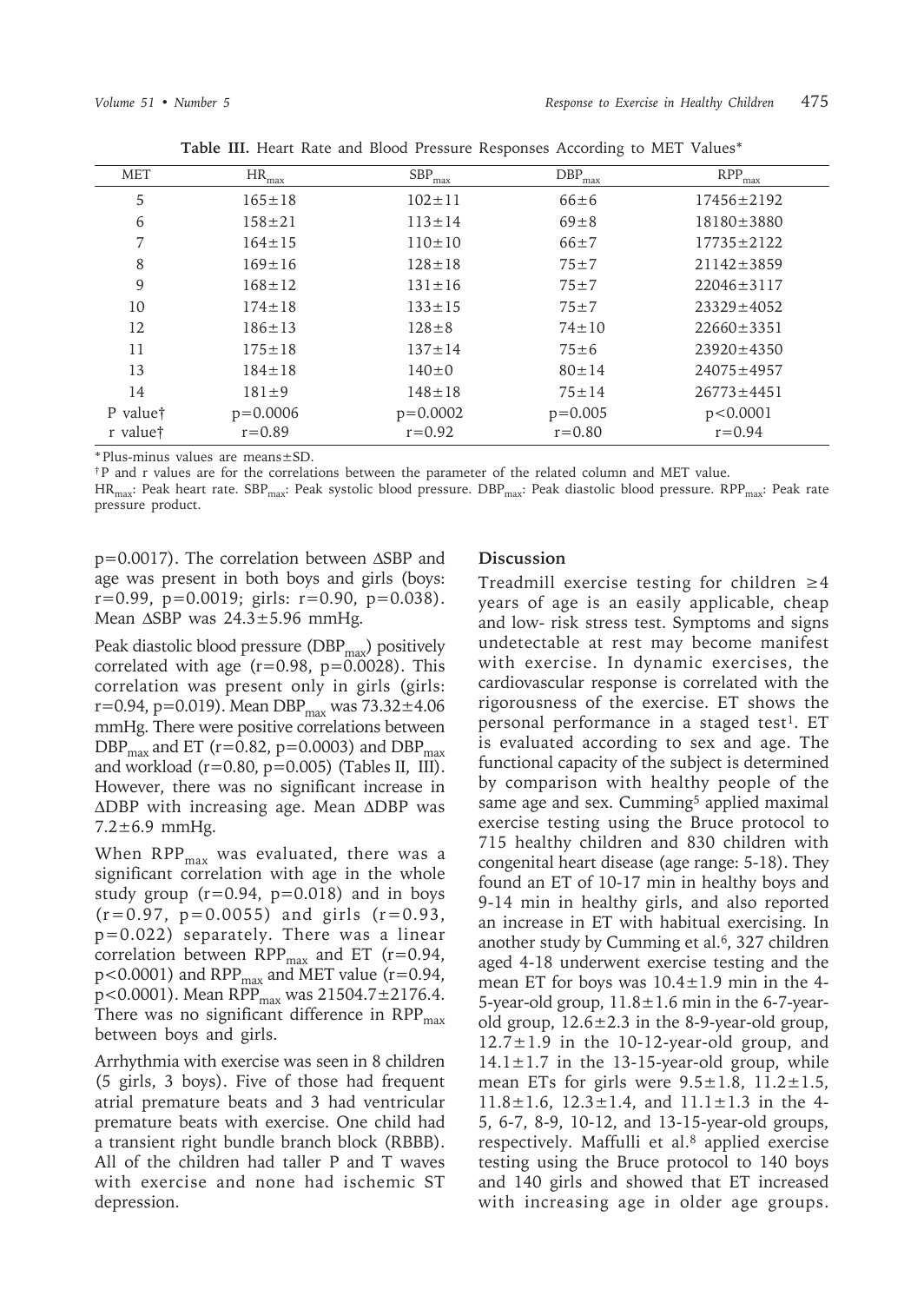476 *Akdur H, et al The Turkish Journal of Pediatrics • September - October 2009*

The ETs for boys and girls were reported as  $15.2 \pm 2.8$  min and  $13.7 \pm 2.3$  min, respectively. Riopel et al.<sup>9</sup> in their study done with 288 healthy children and young adults aged 4-21 found an ET of  $10.1 \pm 1.3$  min (boys:  $10.6 \pm 1$ , girls:  $8.9\pm0.3$  min). In our study, we also found an increasing ET with increasing age.

Brooks<sup>10</sup> reported that exercise capacity and maximal oxygen expenditure increase with age and that this increase accelerates during puberty and is greater in boys. Cumming et al.5,6 in their two studies showed that oxygen consumption increases with age, and unless there is serious heart disease, the exercise capacity is not restricted and increases with regular training. In our study, we also found a linearly increasing MET value with increasing age in both boys and girls.

Maximum heart rate attained  $(HR<sub>max</sub>)$  shows the level of aerobic capacity. In children aged 5-16, mean HR<sub>max</sub> is reported as  $180 \pm 10/$ min<sup>4</sup>. Cumming et al. in one study<sup>5</sup> found a mean  $HR_{max}$  of 193-206/min and showed a linear relationship between ET and  $HR<sub>max</sub>$ . In their other study, 89% of the children had a HR<sub>max</sub> >180/min<sup>6</sup>. Riopel et al.<sup>9</sup> reported a mean  $HR_{max}$  of  $187 \pm 14/min$ . They found no difference between boys and girls. Bruce et al.<sup>11</sup> in their study done with 405 healthy children and 137 children with heart disease found a mean HR<sub>max</sub> of 192 $\pm$ 10/min in the healthy group. Although the reported mean HR<sub>max</sub> is 180 $\pm$ 10/min, we found a value of 171.46±1.91/min. Only the children that could reach an ET of 18 min and a workload of 12 METs reached a mean  $HR_{max}$  of 180/min. We found no difference between the two sexes. When the target HR was calculated with the (220-age) x 0.85 formula, 70% of the children could not reach that target HR. When the formula was modified as (200-age) x 0.85, 90% of the children attained the target HR. Therefore, the latter formula is thought to be more suitable to predict the target HR in children. There were positive relationships between  $HR_{max}$  and ET and MET value. ∆HR increased with increasing age in both boys and girls.

The increase in SBP with exercise increases with age. This increase is more prominent during puberty<sup>10</sup>. SBP increases progressively with increasing ET and workload.  $SBP_{\text{max}}$  rarely

reaches 200 mmHg in children<sup>1</sup>. Riopel et al.<sup>9</sup> reported an increasing  $SBP_{\text{max}}$  with increasing age and body surface area (BSA). James et al.12 in 149 children and young adults aged 5-33 (mean: 14.5) found a parallel increase in  $SBP_{\text{max}}$  with increasing age and BSA. Bruce et al.11 evaluated the exercise tests of 405 healthy children and 137 children with heart disease and reported a  $SBP_{max}$  of  $145\pm26$  mmHg in healthy children. Maffulli et al.<sup>8</sup> in their study of 280 children aged 4-17 showed that the  $SBP<sub>max</sub>$ increases with increasing exercise workload. We found a  $SBP<sub>max</sub>$  of  $127.3 \pm 17.3$  mmHg in our study. Linear correlations were found between  $SBP_{\text{max}}$  and age, ET and exercise workload, and no difference was seen among boys and girls. ∆SBP also increased with increasing age, but this was statistically significant only in boys.

The normal DBP response to exercise is not definitely known because of the insufficient number of studies reported, but in those studies performed, no excessive increase in DBP is reported. We found an increase in  $DBP_{max}$  with increasing age, ET and workload in both boys and girls. No relationship was found between ∆DBP and age, ET and workload.

Rate-pressure product (RPP), also known as double-product, is accepted as an indicator of myocardial oxygen consumption. In healthy people, RPP changes in accordance with increased myocardial blood flow and oxygen consumption during exercise. Riopel et al.9 found increasing  $RPP_{max}$  values with increasing age and BSA in healthy children of both sexes. Maffulli et al.<sup>8</sup> found a similar increase with age and also reported a greater  $\mathrm{RPP}_{\mathrm{max}}$  in boys. In our study, RPP<sub>max</sub> also increased with age but no significant difference in  $RPP_{max}$  was found between boys and girls.

The finding of negative T waves in V1 to V4 on the resting ECG is physiological until the ages of 8 to 10 (juvenile ECG). Between the ages 8-16, both the adult type QRS complexes and juvenile pattern can be seen<sup>12</sup>. In our study, all of the children aged 5 to 8 and 122 of the 178 children (68%) aged 9 to 14 showed a juvenile ECG pattern. In healthy adults, the physiological depression of the ST segment with exercise quickly disappears (in 80 msec), i.e. it is commonly upsloping and not downsloping or horizontal<sup>13</sup>. Furthermore, in children, a normal J point depression can